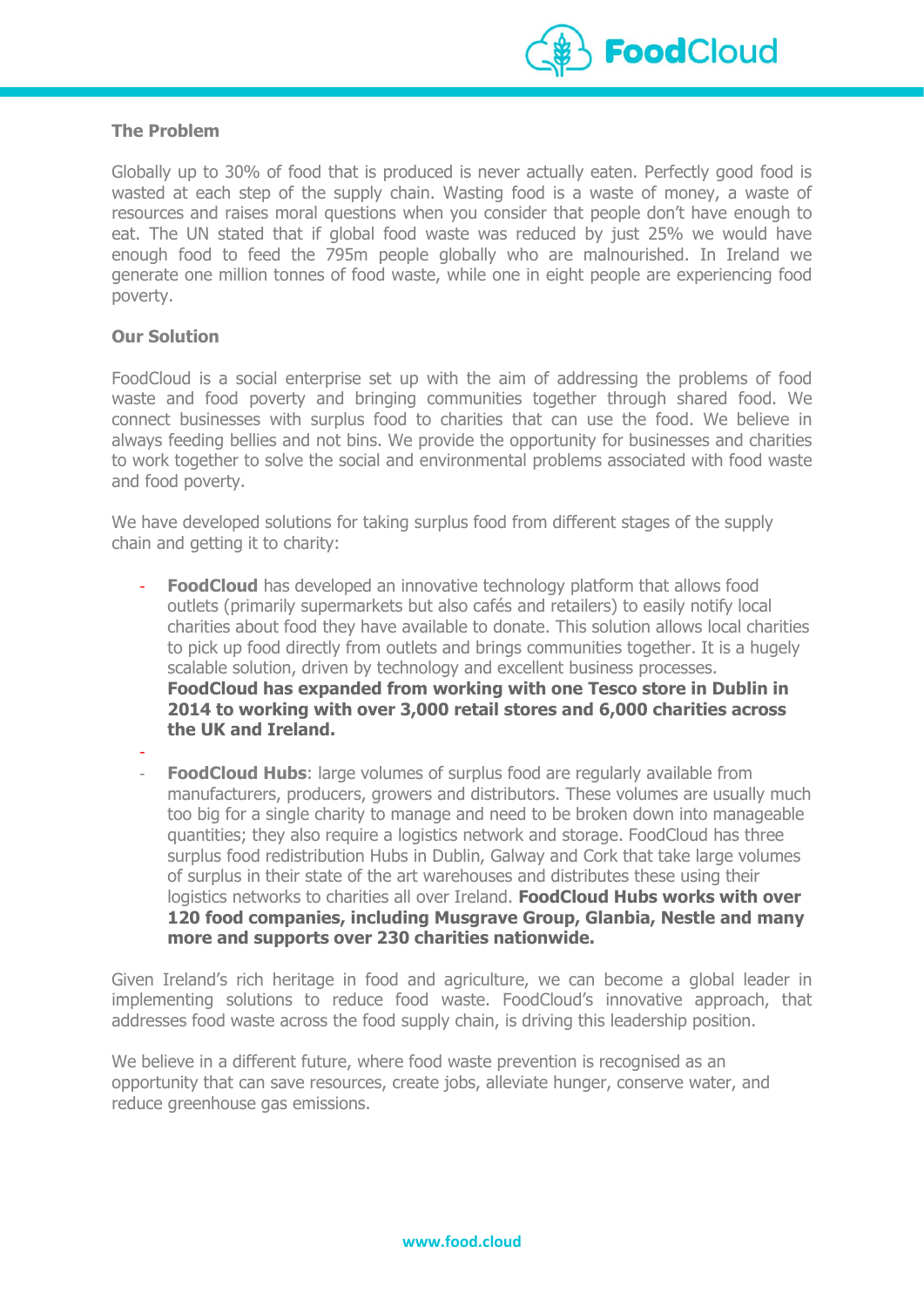

#### **How Our Solutions Work:**



**FoodCloud Hubs** also work with the **Department of Employment Affairs and Social Protection** to deliver two important programmes. We are a designated partner organisation with responsibility for delivering **The Fund for European Aid to the Most Deprived (FEAD)**. FEAD was established to support people to take their first steps out of poverty and social exclusion. FoodCloud Hubs procure, store and distribute "non surplus" food products on behalf of eligible charities that are addressing food poverty nationwide. FoodCloud Hubs will manage  $E12.7m$  of the overall fund from 2016 - 2020. We also work with the Department to create employment opportunities for people who are unemployed or from specific disadvantaged groups.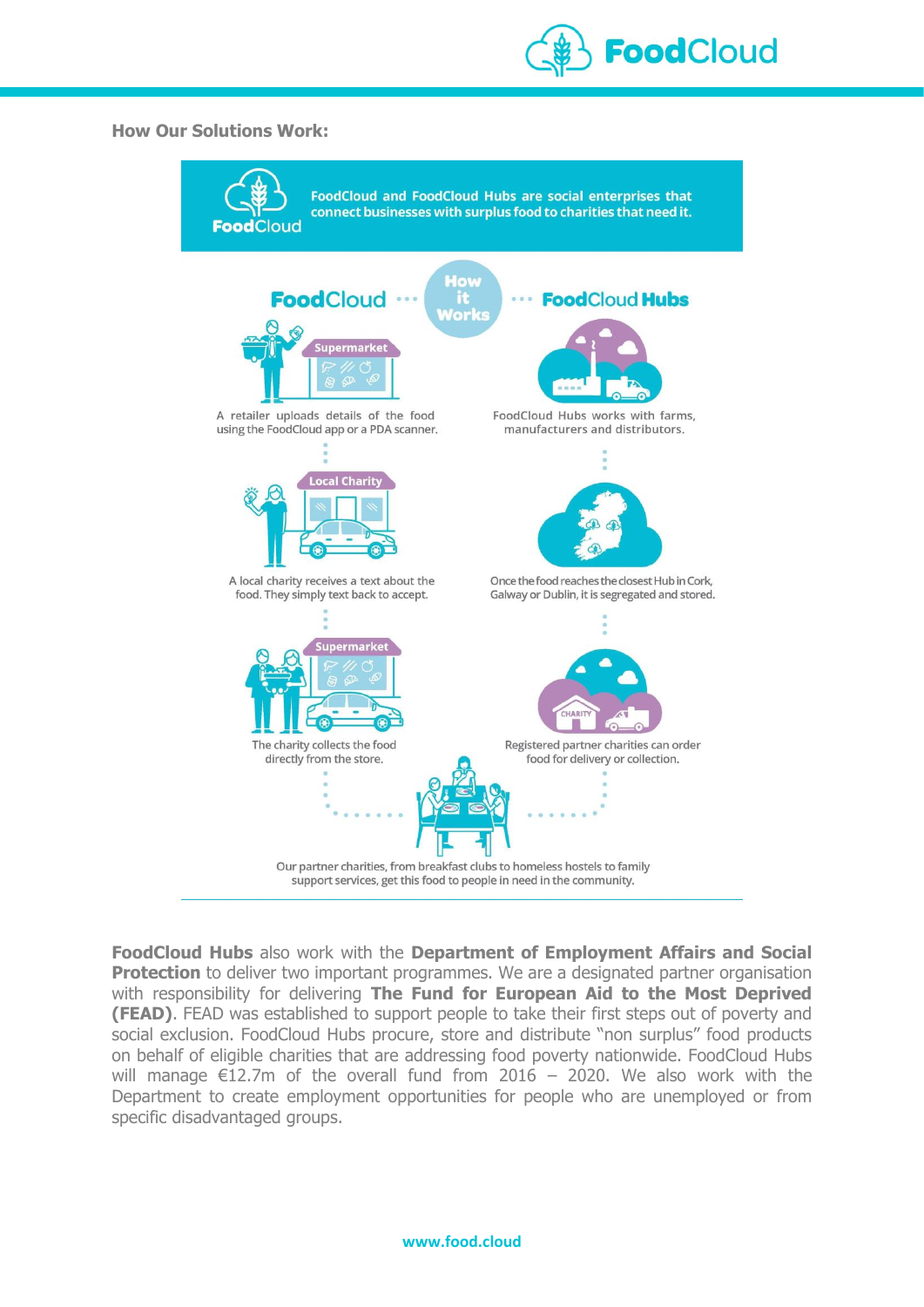

# **Our Impact in 2017:**

We redistributed 6,787 tonnes of surplus food, an equivalent of approximately 15 million meals to over 7,500 charities in Ireland.



We also helped 147 FEAD partner charities all across Ireland assist 95,922 people with food - 43% of whom were children with the equivalent of 1,574,590 meals.



# **What our charity partners say:**

FoodCloud & FoodCloud Hubs support local charities in reducing their food costs and enhancing their services. In 2017, we surveyed 160 of their Irish charity partners and found on average that:

- 40% of their food comes from FoodCloud & FoodCloud Hubs
- They receive €300 worth of food donations each week

# **Dóchas don Óige, Galway:**

**Dóchas don Óige** have like many others had our budget cut severely over the last number of years and budget for food has gone. Being part of FoodCloud has enabled us to feed our trainees at least 3 days a week if not more. when our young people are fed they are calmer, less hyper and more able to focus. We also teach them about home cooking and healthy eating. We could not do this without your contribution, we are very grateful thank you. - **Helen Mulchahy - Manager.**